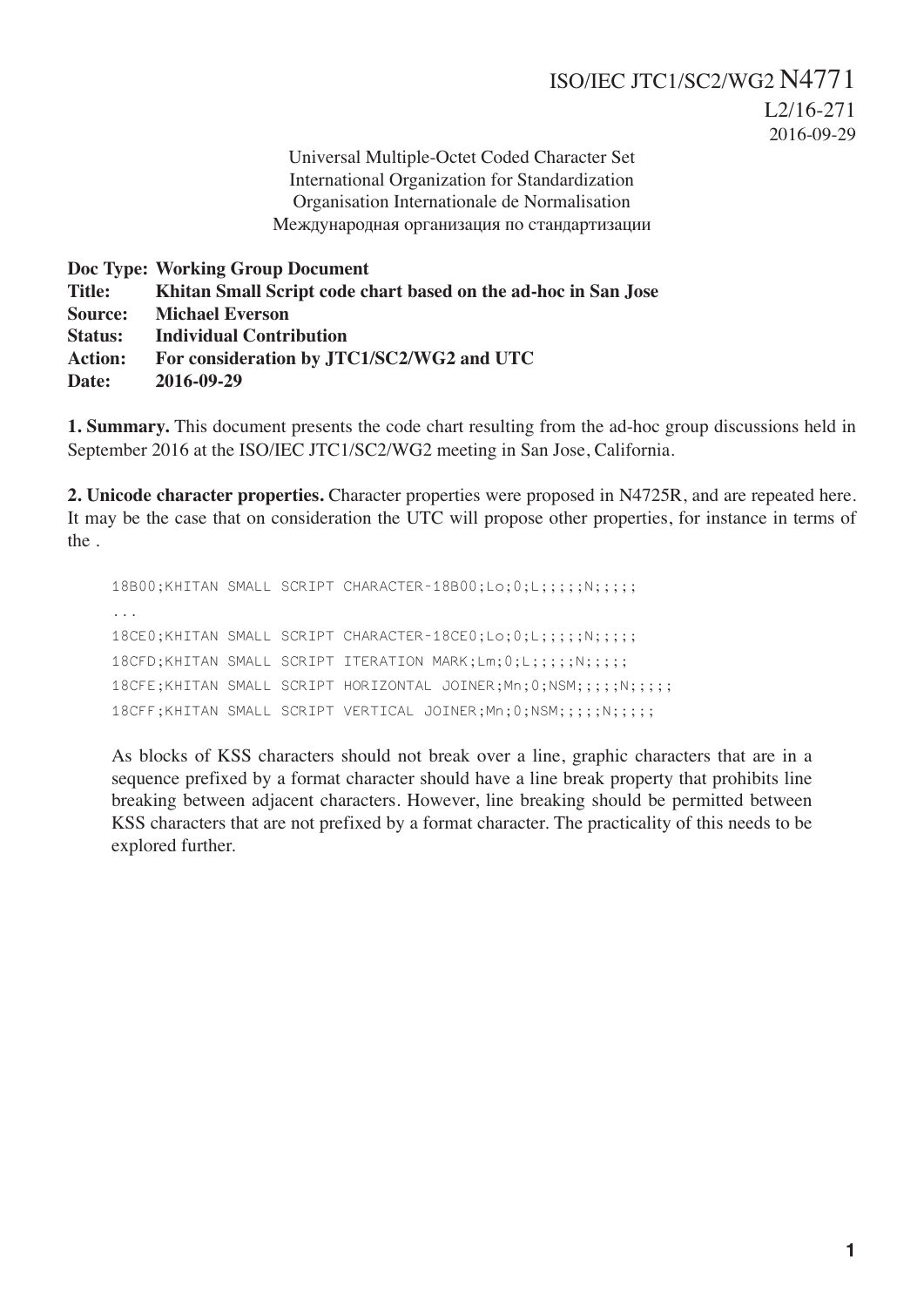|                |              |       | 18B0 18B1 18B2 18B3 18B4 18B5 18B6 18B7 18B8 18B9 18BA 18BB 18BC 18BD 18BE 18BF |                      |       |       |       |       |       |           |       |       |              |              |                           |              |
|----------------|--------------|-------|---------------------------------------------------------------------------------|----------------------|-------|-------|-------|-------|-------|-----------|-------|-------|--------------|--------------|---------------------------|--------------|
| 0              |              | 兲     | πŋ                                                                              | 庄                    | 灻     | 伎     | 地     | 方     | 区     | 女         | 41    | 闱     | 米            | 미            | 夂                         | 穴            |
|                | 18B00        | 18B10 | 18B20                                                                           | 18B30                | 18B40 | 18B50 | 18B60 | 18B70 | 18B80 | 18B90     | 18BA0 | 18BB0 | <b>18BC0</b> | 18BD0        | 18BE0                     | 18BF0        |
| 1              |              | 灭     | 岙                                                                               | 万                    | 立     | 朿     | 北     | 无     | 氶     | 亥         | 火     | 闲     | 朩            | 电            | 仌                         | 凡            |
|                | 18B01        | 18B11 | 18B21                                                                           | 18B31                | 18B41 | 18B51 | 18B61 | 18B71 | 18B81 | 18B91     | 18BA1 | 18BB1 | 18BC1        | 18BD1        | 18BE1                     | 18BF1        |
| $\overline{2}$ |              | 亜     | Ł                                                                               | 刃                    | 圡     | 米     | 廿     | 廾     | 夾     | 夾         | 出     | 冈     | 目            |              | 冬                         | 凤            |
|                | 18B02        | 18B12 | 18B22                                                                           | 18B32                | 18B42 | 18B52 | 18B62 | 18B72 | 18B82 | 18B92     | 18BA2 | 18BB2 | 18BC2        | 18BD2        | 18BE2                     | 18BF2        |
| 3              | 王            | 不     |                                                                                 | 求                    | 車     | ╉     | 节     | 埗     | 丈     | 屯         | 沢     | 13    | 月            | 千            | 各                         | 星            |
|                | 18B03        | 18B13 | 18B23                                                                           | 18B33                | 18B43 | 18B53 | 18B63 | 18B73 | 18B83 | 18B93     | 18BA3 | 18BB3 | 18BC3        | 18BD3        | 18BE3                     | 18BF3        |
| 4              | 王            | 羽     | $\boldsymbol{\mathcal{X}}$                                                      | 卖                    | 巫     | ち     | 忕     | 尢     | 秂     |           | 芩     | 闪     | 受            | 李            | 夕                         | 虽            |
|                | 18B04        | 18B14 | 18B24                                                                           | 18B34                | 18B44 | 18B54 | 18B64 | 18B74 | 18B84 | 18B94     | 18BA4 | 18BB4 | 18BC4        | 18BD4        | 18BE4                     | 18BF4        |
| 5              | 为            | 丙     | 无                                                                               | ╈                    | 木     | 圥     | 艾     | 艻     | 丂     | <u>\ </u> | 氼     | 冈     | 罗            | Ф            | 勽                         | 乃            |
|                | 18B05        | 18B15 | 18B25                                                                           | 18B35                | 18B45 | 18B55 | 18B65 | 18B75 | 18B85 | 18B95     | 18BA5 | 18BB5 | <b>18BC5</b> | 18BD5        | 18BE5                     | 18BF5        |
| 6              | 不            | 帀     | 无                                                                               | $\frac{1}{\sqrt{2}}$ | 木     | 夫     | 艾     | 大     | 夯     | IJ        | 小     | 田     | ₩р           | 白            | 几                         | 乃            |
|                | 18B06        | 18B16 | 18B26                                                                           | 18B36                | 18B46 | 18B56 | 18B66 | 18B76 | 18B86 | 18B96     | 18BA6 | 18BB6 | <b>18BC6</b> | 18BD6        | 18BE6                     | 18BF6        |
| $\overline{7}$ | 氶            | 甬     | 亐                                                                               | エ                    | 本     | 尗     | 犮     | 太     | .5.   | 氺         | 业     | 毌     | 巾            | 夭            | 儿                         | 及            |
|                | 18B07        | 18B17 | 18B27                                                                           | 18B37                | 18B47 | 18B57 | 18B67 | 18B77 | 18B87 | 18B97     | 18BA7 | 18BB7 | 18BC7        | 18BD7        | 18BE7                     | 18BF7        |
| 8              | 氷            | 甬     | 天                                                                               | 広                    | 朩     | 杰     | 辻     | 亽     | 与     | 飞         | 氺     | 闩     | 立            | ク            | L                         | 及            |
|                | 18B08        | 18B18 | 18B28                                                                           | 18B38                | 18B48 | 18B58 | 18B68 | 18B78 | 18B88 | 18B98     | 18BA8 | 18BB8 | <b>18BC8</b> | <b>18BD8</b> | <b>18BE8</b>              | <b>18BF8</b> |
| 9              | 乑            | 闲     | 太                                                                               | ヰ                    | 秂     | 为     | 丆     | 穴     | 方     | 诈         | 兴     | 冃     | 平            | 匀            | 化                         | 及            |
|                | 18B09        | 18B19 | 18B29                                                                           | 18B39                | 18B49 | 18B59 | 18B69 | 18B79 | 18B89 | 18B99     | 18BA9 | 18BB9 | 18BC9        | 18BD9        | 18BE9                     | 18BF9        |
| A              | 平            | 丙     | 禾                                                                               | さ                    | ≭     | 方     | 圩     | 夯     | 55    | 非         | 凶     | 廿     | 虫            | 包            | 氾                         | 州            |
|                | 18B0A        | 18B1A | 18B2A                                                                           | 18B3A                | 18B4A | 18B5A | 18B6A | 18B7A | 18B8A | 18B9A     | 18BAA | 18BBA | 18BCA        | 18BDA        | 18BEA                     | 18BFA        |
| В              | 尘            | 帀     | 厺                                                                               | 支                    | 杏     | 丑     | 平     | 丕     | 찻     | 圦         | 兯     | 月     | 兴            | 包            | 凡                         | 为            |
|                | 18B0B        | 18B1B | 18B2B                                                                           | 18B3B                | 18B4B | 18B5B | 18B6B | 18B7B | 18B8B | 18B9B     | 18BAB | 18BBB | 18BCB        | 18BDB        | 18BEB                     | 18BFB        |
| C              | 玊            | 丙     | 玭                                                                               | 帀                    | 킈     | 主     | 仄     | 垃     | 与     |           | 岩     | 井     | 由            | 力            | 凡                         | 划            |
|                | 18B0C        | 18B1C | 18B2C                                                                           | 18B3C                | 18B4C | 18B5C | 18B6C | 18B7C | 18B8C | 18B9C     | 18BAC | 18BBC | 18BCC        | 18BDC        | 18BEC                     | 18BFC        |
| D              | 公            | 甬     | 王                                                                               | 丙                    | 可     | 圠     | 尓     | 厺     | 与     | 山         | IJ    | 付     | 虫            | 欠            | 几                         | 九            |
|                | 18B0D        | 18B1D | 18B2D                                                                           | 18B3D                | 18B4D | 18B5D | 18B6D | 18B7D | 18B8D | 18B9D     | 18BAD | 18BBD | 18BCD        | 18BDD        | 18BED                     | 18BFD        |
| E              | 夭            | 有     | 圧                                                                               | ヰ                    | 丠     | 北     | 厷     | 本     | 与     | 山         | 闩     | 伃     | 内            | Ŕ            | 几                         | 丸            |
|                | 18B0E        | 18B1E | 18B2E                                                                           | 18B3E                | 18B4E | 18B5E | 18B6E | 18B7E | 18B8E | 18B9E     | 18BAE | 18BBE | 18BCE        | 18BDE        | 18BEE                     | 18BFE        |
| F              | 夹            | 幵     | 旡                                                                               | 帀                    | 朿     | 北     | 芡     | 夲     | 炗     | 上         | 田     | 任     | Д            | 久            | ${\rm I\hspace{-.07cm}l}$ | 九            |
|                | <b>18B0F</b> | 18B1F | 18B2F                                                                           | 18B3F                | 18B4F | 18B5F | 18B6F | 18B7F | 18B8F | 18B9F     | 18BAF | 18BBF | 18BCF        | 18BDF        | 18BEF                     | 18BFF        |

*Printed using UniBook™ (http://www.unicode.org/unibook/)*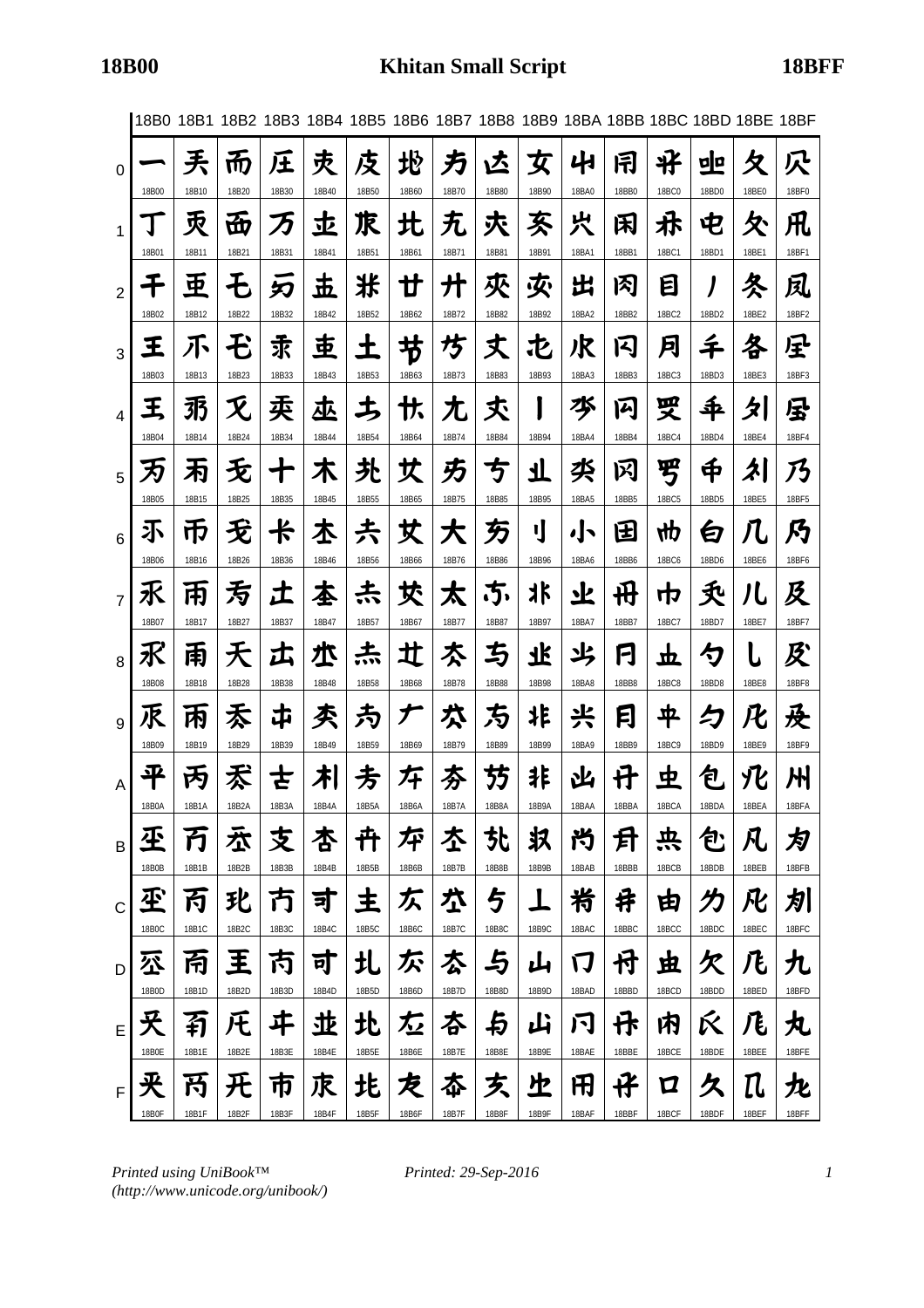|                |              |              | 18C0 18C1 18C2 18C3 18C4 18C5 18C6 18C7 18C8 18C9 18CA 18CB 18CC 18CD 18CE 18CF |              |              |              |              |              |              |                      |              |              |                    |              |       |                      |
|----------------|--------------|--------------|---------------------------------------------------------------------------------|--------------|--------------|--------------|--------------|--------------|--------------|----------------------|--------------|--------------|--------------------|--------------|-------|----------------------|
| 0              |              | 赁            | 13                                                                              | 公            | 分            | 氼            | 九            | 畄            | 岁            | 公                    | 圣            | 朩            | 乙                  | 仧            | ·处    |                      |
|                | <b>18C00</b> | 18C10        | 18C20                                                                           | 18C30        | 18C40        | <b>18C50</b> | 18C60        | 18C70        | <b>18C80</b> | 18C90                | <b>18CA0</b> | 18CB0        | <b>18CC0</b>       | 18CD0        | 18CE0 |                      |
| $\mathbf{1}$   | 九            | 矢            | 仅                                                                               | 公            | 仌            | 乂            | 才            | 火            | 关            | 甬                    | ろ            | 厈            | そ                  | 朱            |       |                      |
|                | <b>18C01</b> | 18C11        | 18C21                                                                           | <b>18C31</b> | 18C41        | <b>18C51</b> | 18C61        | 18C71        | <b>18C81</b> | <b>18C91</b>         | 18CA1        | 18CB1        | <b>18CC1</b>       | 18CD1        |       |                      |
| $\overline{2}$ | ∼            | 伎            | 伱                                                                               | ハ            | 仝            | 仌            | 乃            | 氺            | 米            | 写                    | 不            | 尽            | 乑                  | 兮            |       |                      |
|                | 18C02        | 18C12        | 18C22                                                                           | 18C32        | 18C42        | 18C52        | 18C62        | 18C72        | <b>18C82</b> | 18C92                | 18CA2        | 18CB2        | <b>18CC2</b>       | 18CD2        |       |                      |
| 3              | 午            | 夊            | 伇                                                                               | 仑            | 企            | 氼            | ゙゙゙゙゚゙゚゚゚゚゚゙ | 氺            | 犬            | ${\bf \mathfrak{L}}$ | 亿            | 层            | ユ                  | 与            |       |                      |
|                | <b>18C03</b> | 18C13        | 18C23                                                                           | 18C33        | 18C43        | <b>18C53</b> | 18C63        | 18C73        | <b>18C83</b> | <b>18C93</b>         | 18CA3        | 18CB3        | <b>18CC3</b>       | 18CD3        |       |                      |
| 4              | 玍            | 尓            | 仈                                                                               | ゼ            | 仚            | 圣            | 礿            | 氺            | 黹            | ↗                    | 永            | 入            | 夬                  | 久            |       |                      |
|                | <b>18C04</b> | 18C14        | 18C24                                                                           | 18C34        | 18C44        | <b>18C54</b> | <b>18C64</b> | 18C74        | <b>18C84</b> | <b>18C94</b>         | 18CA4        | 18CB4        | <b>18CC4</b>       | 18CD4        |       |                      |
| 5              | 生            | 1            | 仍                                                                               | 尘            | 企            | 亽            | 汁            | 岑            | s Pe         | <b>K</b>             | 又            | 爻            | 玊                  | <b>与</b>     |       |                      |
|                | <b>18C05</b> | 18C15        | <b>18C25</b>                                                                    | 18C35        | 18C45        | <b>18C55</b> | 18C65        | 18C75        | <b>18C85</b> | <b>18C95</b>         | 18CA5        | 18CB5        | <b>18CC5</b>       | <b>18CD5</b> |       |                      |
| 6              | 乐            | 行            | 化                                                                               | 尖            | 伞            | 圣            | 沰            | 氺            | ┍            | 壬                    | 又            | 了            | 氼                  | ム            |       |                      |
|                | <b>18C06</b> | 18C16        | 18C26                                                                           | 18C36        | 18C46        | <b>18C56</b> | <b>18C66</b> | 18C76        | <b>18C86</b> | 18C96                | 18CA6        | 18CB6        | <b>18CC6</b>       | 18CD6        |       |                      |
| $\overline{7}$ | 夂            | 伏            | 化                                                                               | 兮            | 父            |              | 汝            | 氺            | 夭            | 犬                    | 圣            | 33           | 术                  | 幺            |       |                      |
|                | 18C07        | 18C17        | 18C27                                                                           | 18C37        | 18C47        | <b>18C57</b> | 18C67        | 18C77        | <b>18C87</b> | <b>18C97</b>         | 18CA7        | 18CB7        | 18CC7              | 18CD7        |       |                      |
| 8              | 気            | 伏            | 化                                                                               | 公            | ぐ            | 文            | 洦            | 氺            | 平            | 求                    | 圣            | 孑            | 丠                  | 华            |       |                      |
|                | <b>18C08</b> | 18C18        | <b>18C28</b>                                                                    | <b>18C38</b> | <b>18C48</b> | <b>18C58</b> | <b>18C68</b> | <b>18C78</b> | <b>18C88</b> | <b>18C98</b>         | <b>18CA8</b> | <b>18CB8</b> | <b>18CC8</b>       | <b>18CD8</b> |       |                      |
| 9              | 万            | 仕            | 17                                                                              | 半            | 屮            | 交            | 为            | 岺            | 乐            | 书                    | '洛           | .3           | 灭                  | 主            |       |                      |
|                | <b>18C09</b> | 18C19        | 18C29                                                                           | 18C39        | 18C49        | <b>18C59</b> | 18C69        | 18C79        | <b>18C89</b> | <b>18C99</b>         | 18CA9        | 18CB9        | <b>18CC9</b>       | 18CD9        |       |                      |
|                | 万            | 任            | 汨                                                                               | 尘            | 丛            | İ            | ∙            | 峇            | F,           | 本                    | 刁            |              |                    | 羊            |       |                      |
|                | 18C0A        | 18C1A        | 18C2A                                                                           | 18C3A        | 18C4A        | 18C5A        | 18C6A        | 18C7A        | 18C8A        | 18C9A                | 18CAA        | 18CBA        | 18CCA              | 18CDA        |       |                      |
| В              | 匇            | 付            |                                                                                 |              | 火            | 亦            | 关            | 岁、           | 毛            | 夬                    | 刀            |              | テ                  | 笭            |       |                      |
|                | 18C0B        | 18C1B        | 18C2B                                                                           | 18C3B        | 18C4B        | 18C5B        | 18C6B        | 18C7B        | 18C8B        | 18C9B                | 18CAB        | 18CBB        | 18CCB              | 18CDB        |       |                      |
| C              |              | 件            | 仐                                                                               | 仐            | 火            | 文            | Χ            | 米            | 兄            | 亐                    | 刃            | 31           |                    | 怂            |       |                      |
|                | <b>18C0C</b> | 18C1C        | 18C2C                                                                           | 18C3C        | 18C4C        | 18C5C        | 18C6C        | 18C7C        | <b>18C8C</b> | 18C9C                | 18CAC        | 18CBC        | 18CCC              | 18CDC        |       |                      |
| D              |              | 伕            | 佘                                                                               | 仝            |              |              | 杀            | 屴            | 旡            | ı                    | 习            | 35           | といれる しょうしょう しょうしょう |              |       |                      |
|                | 18C0D        | 18C1D        | 18C2D                                                                           | 18C3D        | 18C4D        | 18C5D        | 18C6D        | 18C7D        | 18C8D        | 18C9D                | 18CAD        | 18CBD        | 18CCD              | 18CDD        |       | 18CFD                |
| E              | 矢            | 12           | 仐                                                                               | 余            | 劣            | 穴            | 肖            | 羔            | 穴            | 7                    | 力            | 犳            |                    | 乆            |       | <b>KITS</b><br>¦HJ∗¦ |
|                | <b>18C0E</b> | 18C1E        | 18C2E                                                                           | 18C3E        | 18C4E        | 18C5E        | 18C6E        | 18C7E        | 18C8E        | 18C9E                | 18CAE        | 18CBE        | 18CCE              | 18CDE        |       | 18CFE                |
| F              |              | 13           | 介                                                                               | 今            | 尖            | 乐            | 畄            | 屶            | $\mathbf X$  | 朶                    | 力            | ふ            |                    | 火∣           |       | <b>KITS</b><br>VJ :  |
|                | <b>18C0F</b> | <b>18C1F</b> | 18C2F                                                                           | 18C3F        | 18C4F        | 18C5F        | 18C6F        | <b>18C7F</b> | <b>18C8F</b> | 18C9F                | 18CAF        | 18CBF        | 18CCF              | 18CDF        |       | 18CFF                |

18C0 18C1 18C2 18C3 18C4 18C5 18C6 18C7 18C8 18C9 18CA 18CB 18CC 18CD 18CE 18CF

*Printed using UniBook™ (http://www.unicode.org/unibook/)*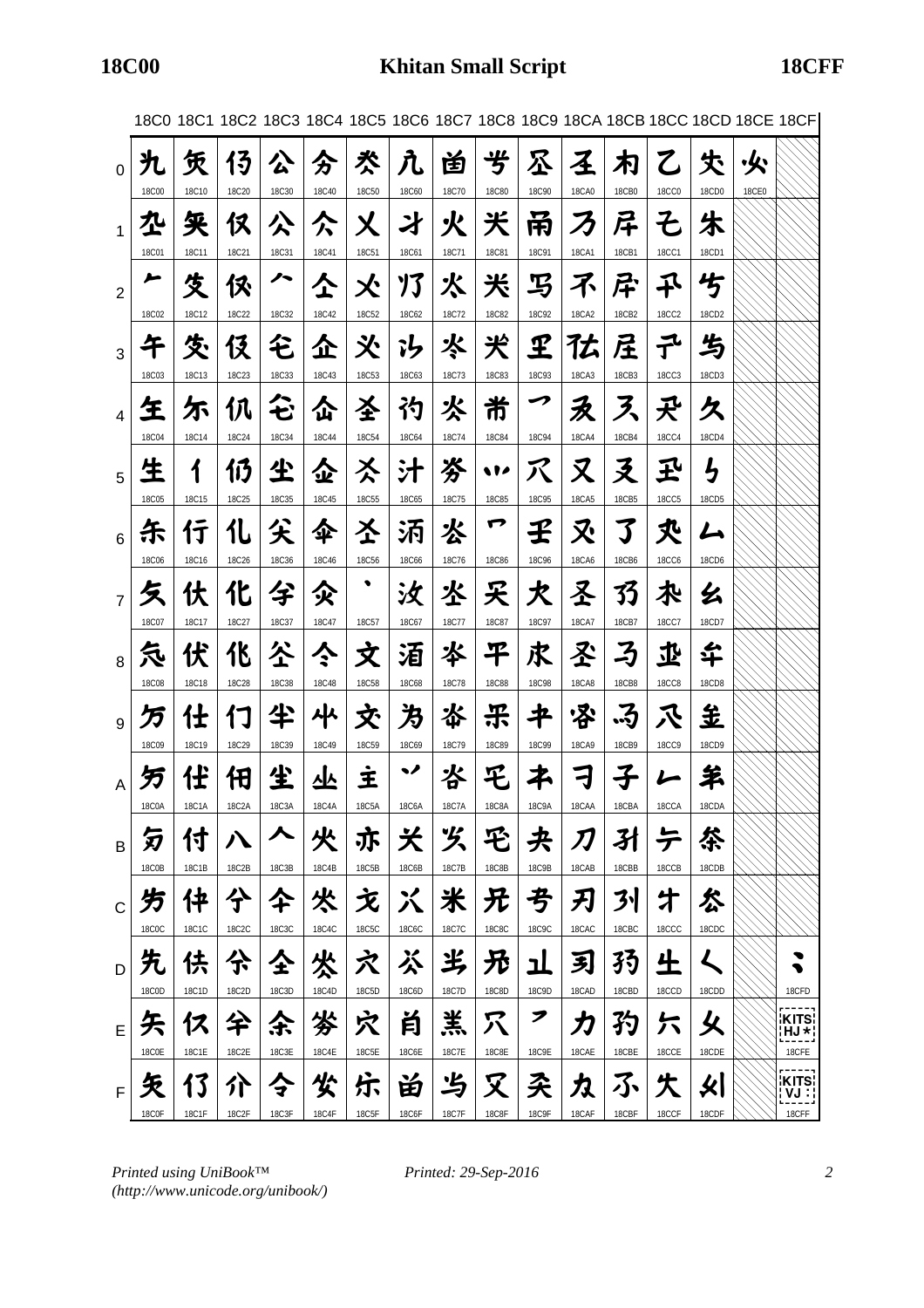| Radical-01     |         |                                                                            |
|----------------|---------|----------------------------------------------------------------------------|
| 18B00          |         | KHITAN SMALL SCRIPT CHARACTER-18B00                                        |
|                |         | • a character also used as Radical-01                                      |
| 18B01<br>18B02 | Т<br>千  | KHITAN SMALL SCRIPT CHARACTER-18B01<br>KHITAN SMALL SCRIPT CHARACTER-18B02 |
| 18B03          | 王       | KHITAN SMALL SCRIPT CHARACTER-18B03                                        |
| 18B04          | 王       | KHITAN SMALL SCRIPT CHARACTER-18B04                                        |
| 18B05          | 万       | KHITAN SMALL SCRIPT CHARACTER-18B05                                        |
| 18B06<br>18B07 | 不<br>乑  | KHITAN SMALL SCRIPT CHARACTER-18B06                                        |
| 18B08          | 乑       | KHITAN SMALL SCRIPT CHARACTER-18B07<br>KHITAN SMALL SCRIPT CHARACTER-18B08 |
| 18B09          | 乑       | KHITAN SMALL SCRIPT CHARACTER-18B09                                        |
| 18B0A          | 平       | KHITAN SMALL SCRIPT CHARACTER-18B0A                                        |
| 18B0B          | 巫<br>坖  | KHITAN SMALL SCRIPT CHARACTER-18B0B                                        |
| 18B0C<br>18B0D | 狉       | KHITAN SMALL SCRIPT CHARACTER-18B0C<br>KHITAN SMALL SCRIPT CHARACTER-18B0D |
| 18B0E          | 天       | KHITAN SMALL SCRIPT CHARACTER-18B0E                                        |
| 18B0F          | 夹       | KHITAN SMALL SCRIPT CHARACTER-18B0F                                        |
| 18B10          | 兲       | KHITAN SMALL SCRIPT CHARACTER-18B10                                        |
| 18B11<br>18B12 | 灵<br>重  | KHITAN SMALL SCRIPT CHARACTER-18B11<br>KHITAN SMALL SCRIPT CHARACTER-18B12 |
| 18B13          | 不       | KHITAN SMALL SCRIPT CHARACTER-18B13                                        |
| 18B14          | 羽       | KHITAN SMALL SCRIPT CHARACTER-18B14                                        |
| 18B15          | 耓       | KHITAN SMALL SCRIPT CHARACTER-18B15                                        |
| 18B16          | 帀       | KHITAN SMALL SCRIPT CHARACTER-18B16                                        |
| 18B17<br>18B18 | 雨<br>甫  | KHITAN SMALL SCRIPT CHARACTER-18B17<br>KHITAN SMALL SCRIPT CHARACTER-18B18 |
| 18B19          | 雨       | KHITAN SMALL SCRIPT CHARACTER-18B19                                        |
| 18B1A          | 丙       | KHITAN SMALL SCRIPT CHARACTER-18B1A                                        |
| 18B1B          | 冇       | KHITAN SMALL SCRIPT CHARACTER-18B1B                                        |
| 18B1C<br>18B1D | 丙<br>甬  | KHITAN SMALL SCRIPT CHARACTER-18B1C<br>KHITAN SMALL SCRIPT CHARACTER-18B1D |
| 18B1E          | 有       | KHITAN SMALL SCRIPT CHARACTER-18B1E                                        |
| 18B1F          | 芮       | KHITAN SMALL SCRIPT CHARACTER-18B1F                                        |
| 18B20          | 而       | KHITAN SMALL SCRIPT CHARACTER-18B20                                        |
| 18B21<br>18B22 | 面<br>モ  | KHITAN SMALL SCRIPT CHARACTER-18B21<br>KHITAN SMALL SCRIPT CHARACTER-18B22 |
| 18B23          | Ð       | KHITAN SMALL SCRIPT CHARACTER-18B23                                        |
| 18B24          | 灭       | KHITAN SMALL SCRIPT CHARACTER-18B24                                        |
| 18B25          | 无       | KHITAN SMALL SCRIPT CHARACTER-18B25                                        |
| 18B26          | 无<br>亏  | KHITAN SMALL SCRIPT CHARACTER-18B26                                        |
| 18B27<br>18B28 | 夭       | KHITAN SMALL SCRIPT CHARACTER-18B27<br>KHITAN SMALL SCRIPT CHARACTER-18B28 |
| 18B29          | 沗       | KHITAN SMALL SCRIPT CHARACTER-18B29                                        |
| 18B2A          | 术       | KHITAN SMALL SCRIPT CHARACTER-18B2A                                        |
| 18B2B          | 赤       | KHITAN SMALL SCRIPT CHARACTER-18B2B                                        |
| 18B2C<br>18B2D | 玭<br>Ξ  | KHITAN SMALL SCRIPT CHARACTER-18B2C<br>KHITAN SMALL SCRIPT CHARACTER-18B2D |
| 18B2E          | 圧       | KHITAN SMALL SCRIPT CHARACTER-18B2E                                        |
| 18B2F          | 旡       | KHITAN SMALL SCRIPT CHARACTER-18B2F                                        |
| 18B30          | 圧       | KHITAN SMALL SCRIPT CHARACTER-18B30                                        |
| 18B31<br>18B32 | 万<br>刃  | KHITAN SMALL SCRIPT CHARACTER-18B31<br>KHITAN SMALL SCRIPT CHARACTER-18B32 |
| 18B33          | 隶       | KHITAN SMALL SCRIPT CHARACTER-18B33                                        |
| 18B34          | 卖       | KHITAN SMALL SCRIPT CHARACTER-18B34                                        |
| Radical-02     |         |                                                                            |
| 18B35          | +       | KHITAN SMALL SCRIPT CHARACTER-18B35                                        |
|                |         | • a character also used as Radical-02                                      |
| 18B36          | ₭       | KHITAN SMALL SCRIPT CHARACTER-18B36                                        |
| 18B37          | 土       | KHITAN SMALL SCRIPT CHARACTER-18B37                                        |
| 18B38<br>18B39 | 圡<br>\$ | KHITAN SMALL SCRIPT CHARACTER-18B38<br>KHITAN SMALL SCRIPT CHARACTER-18B39 |
| 18B3A          | ᇂ       | KHITAN SMALL SCRIPT CHARACTER-18B3A                                        |
| 18B3B          | 支       | KHITAN SMALL SCRIPT CHARACTER-18B3B                                        |
| 18B3C          | 冇       | KHITAN SMALL SCRIPT CHARACTER-18B3C                                        |
| 18B3D<br>18B3F | 冇<br>≠  | KHITAN SMALL SCRIPT CHARACTER-18B3D<br>KHITAN SMALL SCRIPT CHARACTER-18B3E |

18B45 木 KHITAN SMALL SCRIPT CHARACTER-18B45 18B46 本 KHITAN SMALL SCRIPT CHARACTER-18B46<br>18B47 本 KHITAN SMALL SCRIPT CHARACTER-18B47 18B47 KHITAN SMALL SCRIPT CHARACTER-18B47 KHITAN SMALL SCRIPT CHARACTER-18B48 18B49 <br /> **KHITAN SMALL SCRIPT CHARACTER-18B49** 18B4A KHITAN SMALL SCRIPT CHARACTER-18B4A 18B4B 杏 KHITAN SMALL SCRIPT CHARACTER-18B4B<br>18B4C す KHITAN SMALL SCRIPT CHARACTER-18B4C 18B4C बी KHITAN SMALL SCRIPT CHARACTER-18B4C<br>18B4D बी KHITAN SMALL SCRIPT CHARACTER-18B4D 18B4D KHITAN SMALL SCRIPT CHARACTER-18B4D 18B4E  $\mathbf{\dot{\Xi}}$  KHITAN SMALL SCRIPT CHARACTER-18B4E 18B4F **床** KHITAN SMALL SCRIPT CHARACTER-18B4F 18B50 **皮** KHITAN SMALL SCRIPT CHARACTER-18B50<br>18B51 **求** KHITAN SMALL SCRIPT CHARACTER-18B51 18B51 **JR** KHITAN SMALL SCRIPT CHARACTER-18B51<br>18B52 KHITAN SMALL SCRIPT CHARACTER-18B52 KHITAN SMALL SCRIPT CHARACTER-18B52 18B53 **±** KHITAN SMALL SCRIPT CHARACTER-18B53<br>18B54 **±** KHITAN SMALL SCRIPT CHARACTER-18B54 18B54 KHITAN SMALL SCRIPT CHARACTER-18B54 KHITAN SMALL SCRIPT CHARACTER-18B55 18B56 夫 KHITAN SMALL SCRIPT CHARACTER-18B56<br>18B57 去 KHITAN SMALL SCRIPT CHARACTER-18B57  $\frac{1}{25}$  KHITAN SMALL SCRIPT CHARACTER-18B57 18B58  $\frac{1}{25}$  KHITAN SMALL SCRIPT CHARACTER-18B58 18B59 <mark>为 KHITAN SMALL SCRIPT CHARACTER-18B59</mark><br>18B5A **方 KHITAN SMALL SCRIPT CHARACTER-18B5A** KHITAN SMALL SCRIPT CHARACTER-18B5A 18B5B **件** KHITAN SMALL SCRIPT CHARACTER-18B5B<br>18B5C **主** KHITAN SMALL SCRIPT CHARACTER-18B5C KHITAN SMALL SCRIPT CHARACTER-18B5C 18B5D  $\sharp L$  KHITAN SMALL SCRIPT CHARACTER-18B5D 18B5E **th** KHITAN SMALL SCRIPT CHARACTER-18B5E 18B5F 地 KHITAN SMALL SCRIPT CHARACTER-18B5F 18B60 **\\** KHITAN SMALL SCRIPT CHARACTER-18B60 18B61 **H** KHITAN SMALL SCRIPT CHARACTER-18B61 18B62 **U** KHITAN SMALL SCRIPT CHARACTER-18B62 18B63 节 KHITAN SMALL SCRIPT CHARACTER-18B63<br>18B64 节 KHITAN SMALL SCRIPT CHARACTER-18B64  $#$  KHITAN SMALL SCRIPT CHARACTER-18B64 18B65 艾 KHITAN SMALL SCRIPT CHARACTER-18B65<br>18B66 艾 KHITAN SMALL SCRIPT CHARACTER-18B66 KHITAN SMALL SCRIPT CHARACTER-18B66 18B67 英 KHITAN SMALL SCRIPT CHARACTER-18B67 18B68  $\textstyle{\rm \texttt{\^{1}}}$  KHITAN SMALL SCRIPT CHARACTER-18B68 **Radical-03** 18B69  $\tau$  KHITAN SMALL SCRIPT CHARACTER-18B69 • a component used as Radical-03 • not used in cluster formation 18B6A A KHITAN SMALL SCRIPT CHARACTER-18B6A<br>18B6B A KHITAN SMALL SCRIPT CHARACTER-18B6B 18B6B **存** KHITAN SMALL SCRIPT CHARACTER-18B6B<br>18B6C **女** KHITAN SMALL SCRIPT CHARACTER-18B6C 18B6C **东** KHITAN SMALL SCRIPT CHARACTER-18B6C<br>18B6D 东 KHITAN SMALL SCRIPT CHARACTER-18B6D 18B6D KHITAN SMALL SCRIPT CHARACTER-18B6D  $t$  KHITAN SMALL SCRIPT CHARACTER-18B6E<br>
ネ KHITAN SMALL SCRIPT CHARACTER-18B6F 18B6F **た** KHITAN SMALL SCRIPT CHARACTER-18B6F<br>18B70 **方** KHITAN SMALL SCRIPT CHARACTER-18B70 18B70 **方** KHITAN SMALL SCRIPT CHARACTER-18B70<br>18B71 **亢** KHITAN SMALL SCRIPT CHARACTER-18B71

18B3F 市 KHITAN SMALL SCRIPT CHARACTER-18B3F<br>18B40 夷 KHITAN SMALL SCRIPT CHARACTER-18B40 18B40 **夫 KHITAN SMALL SCRIPT CHARACTER-18B40**<br>18B41 **ホ** KHITAN SMALL SCRIPT CHARACTER-18B41

18B42  $\pm$  KHITAN SMALL SCRIPT CHARACTER-18B42 18B43 **車** KHITAN SMALL SCRIPT CHARACTER-18B43 18B44  **本** KHITAN SMALL SCRIPT CHARACTER-18B44

18B41 KHITAN SMALL SCRIPT CHARACTER-18B41

18B71 **无** KHITAN SMALL SCRIPT CHARACTER-18B71<br>18B72 **廾** KHITAN SMALL SCRIPT CHARACTER-18B72 **# KHITAN SMALL SCRIPT CHARACTER-18B72**<br>\* KHITAN SMALL SCRIPT CHARACTER 18B73 18B73 **芍** KHITAN SMALL SCRIPT CHARACTER-18B73 18B74 九 KHITAN SMALL SCRIPT CHARACTER-18B74 18B75 方 KHITAN SMALL SCRIPT CHARACTER-18B75<br>18B76 大 KHITAN SMALL SCRIPT CHARACTER-18B76 18B76 大 KHITAN SMALL SCRIPT CHARACTER-18B76<br>18B77 太 KHITAN SMALL SCRIPT CHARACTER-18B77<br>18B78 � KHITAN SMALL SCRIPT CHARACTER-18B78 KHITAN SMALL SCRIPT CHARACTER-18B77 **秦** KHITAN SMALL SCRIPT CHARACTER-18B78<br>✿ KHITAN SMALL SCRIPT CHARACTER-18B79 18B79 **芬** KHITAN SMALL SCRIPT CHARACTER-18B79<br>18B7A <del>杏</del> KHITAN SMALL SCRIPT CHARACTER-18B7A 18B7A – 夯 – KHITAN SMALL SCRIPT CHARACTER-18B7A<br>18B7B – 本 – KHITAN SMALL SCRIPT CHARACTER-18B7B <u>本</u> KHITAN SMALL SCRIPT CHARACTER-18B7B<br>な KHITAN SMALL SCRIPT CHARACTER-18B7C 18B7C **参** KHITAN SMALL SCRIPT CHARACTER-18B7C 18B7D 春 KHITAN SMALL SCRIPT CHARACTER-18B7D 18B7E 春 KHITAN SMALL SCRIPT CHARACTER-18B7E

*Printed using UniBook™ (http://www.unicode.org/unibook/)*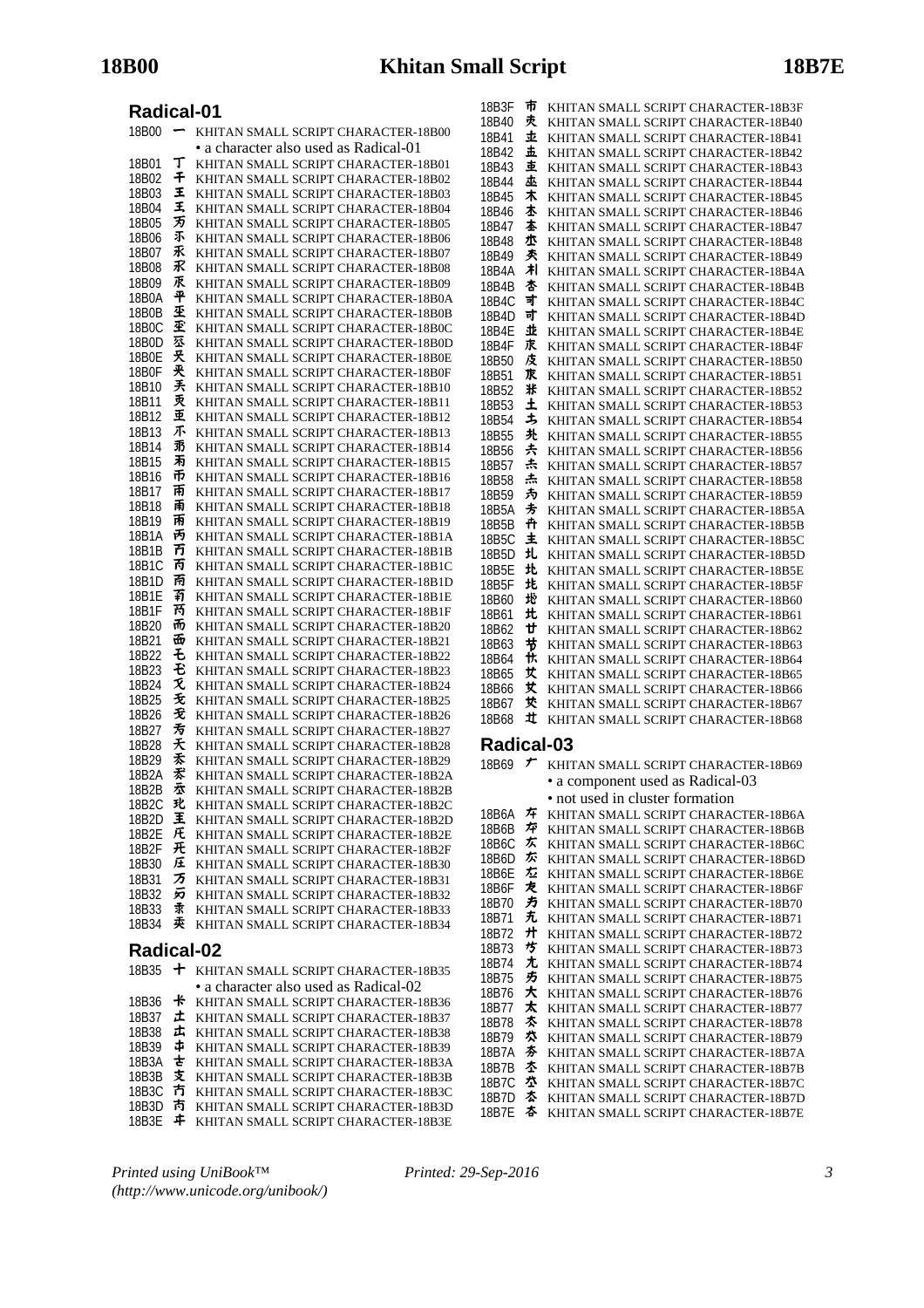| 18B7F      | 夲   | KHITAN SMALL SCRIPT CHARACTER-18B7F   |
|------------|-----|---------------------------------------|
| 18B80      | 达   | KHITAN SMALL SCRIPT CHARACTER-18B80   |
| 18B81      | 大   | KHITAN SMALL SCRIPT CHARACTER-18B81   |
| 18B82      | 夾   | KHITAN SMALL SCRIPT CHARACTER-18B82   |
| 18B83      | 丈   | KHITAN SMALL SCRIPT CHARACTER-18B83   |
| 18B84      | 夾   | KHITAN SMALL SCRIPT CHARACTER-18B84   |
| 18B85      | 亐   | KHITAN SMALL SCRIPT CHARACTER-18B85   |
| 18B86      | 艻   | KHITAN SMALL SCRIPT CHARACTER-18B86   |
|            | 朩.  | KHITAN SMALL SCRIPT CHARACTER-18B87   |
| 18B87      | 与   |                                       |
| 18B88      | 为   | KHITAN SMALL SCRIPT CHARACTER-18B88   |
| 18B89      | 芀   | KHITAN SMALL SCRIPT CHARACTER-18B89   |
| 18B8A      | 圦   | KHITAN SMALL SCRIPT CHARACTER-18B8A   |
| 18B8B      | 5   | KHITAN SMALL SCRIPT CHARACTER-18B8B   |
| 18B8C      | 5   | KHITAN SMALL SCRIPT CHARACTER-18B8C   |
| 18B8D      |     | KHITAN SMALL SCRIPT CHARACTER-18B8D   |
| 18B8E      | 45  | KHITAN SMALL SCRIPT CHARACTER-18B8E   |
| 18B8F      | 炗   | KHITAN SMALL SCRIPT CHARACTER-18B8F   |
| 18B90      | 女   | KHITAN SMALL SCRIPT CHARACTER-18B90   |
| 18B91      | 紊   | KHITAN SMALL SCRIPT CHARACTER-18B91   |
| 18B92      | 夾   | KHITAN SMALL SCRIPT CHARACTER-18B92   |
| 18B93      | 屯   | KHITAN SMALL SCRIPT CHARACTER-18B93   |
| Radical-04 |     |                                       |
|            |     |                                       |
| 18B94      | J   | KHITAN SMALL SCRIPT CHARACTER-18B94   |
|            |     | • a character also used as Radical-04 |
| 18B95      | T   | KHITAN SMALL SCRIPT CHARACTER-18B95   |
| 18B96      | ıJ. | KHITAN SMALL SCRIPT CHARACTER-18B96   |
| 18B97      | 非   | KHITAN SMALL SCRIPT CHARACTER-18B97   |
| 18B98      | 下   | KHITAN SMALL SCRIPT CHARACTER-18B98   |
| 18B99      | 非   | KHITAN SMALL SCRIPT CHARACTER-18B99   |
| 18B9A      | 非   | KHITAN SMALL SCRIPT CHARACTER-18B9A   |
| 18B9B      | 叔   | KHITAN SMALL SCRIPT CHARACTER-18B9B   |
| 18B9C      | T   | KHITAN SMALL SCRIPT CHARACTER-18B9C   |
| 18B9D      | 山   | KHITAN SMALL SCRIPT CHARACTER-18B9D   |
| 18B9E      | 山   | KHITAN SMALL SCRIPT CHARACTER-18B9E   |
| 18B9F      | 上   | KHITAN SMALL SCRIPT CHARACTER-18B9F   |
| 18BA0      | 41  | KHITAN SMALL SCRIPT CHARACTER-18BA0   |
| 18BA1      | 只   | KHITAN SMALL SCRIPT CHARACTER-18BA1   |
| 18BA2      | 出   | KHITAN SMALL SCRIPT CHARACTER-18BA2   |
| 18BA3      | 浓   | KHITAN SMALL SCRIPT CHARACTER-18BA3   |
| 18BA4      | 芩   | KHITAN SMALL SCRIPT CHARACTER-18BA4   |
| 18BA5      | 类   | KHITAN SMALL SCRIPT CHARACTER-18BA5   |
| 18BA6      | 小   | KHITAN SMALL SCRIPT CHARACTER-18BA6   |
| 18BA7      | 业   | KHITAN SMALL SCRIPT CHARACTER-18BA7   |
| 18BA8      | 氺   | KHITAN SMALL SCRIPT CHARACTER-18BA8   |
| 18BA9      | 米   | KHITAN SMALL SCRIPT CHARACTER-18BA9   |
| 18BAA      | 山   | KHITAN SMALL SCRIPT CHARACTER-18BAA   |
| 18BAB      | 尚   | KHITAN SMALL SCRIPT CHARACTER-18BAB   |
| 18BAC      | 籿   | KHITAN SMALL SCRIPT CHARACTER-18BAC   |
|            |     |                                       |
| Radical-05 |     |                                       |
| 18BAD ロ    |     | KHITAN SMALL SCRIPT CHARACTER-18BAD   |
|            |     | • a character also used as Radical-05 |
| 18BAE      | 冈   | KHITAN SMALL SCRIPT CHARACTER-18BAE   |
| 18BAF      | 用   | KHITAN SMALL SCRIPT CHARACTER-18BAF   |
| 18BB0      | 闱   | KHITAN SMALL SCRIPT CHARACTER-18BB0   |
| 18BB1      | 闲   | KHITAN SMALL SCRIPT CHARACTER-18BB1   |
| 18BB2      | 闶   | KHITAN SMALL SCRIPT CHARACTER-18BB2   |
| 18BB3      | 冈   | KHITAN SMALL SCRIPT CHARACTER-18BB3   |
| 18BB4      | 冈   | KHITAN SMALL SCRIPT CHARACTER-18BB4   |
| 18BB5      | 冈   | KHITAN SMALL SCRIPT CHARACTER-18BB5   |
| 18BB6      | 固   | KHITAN SMALL SCRIPT CHARACTER-18BB6   |
| 18BB7      | 冊   | KHITAN SMALL SCRIPT CHARACTER-18BB7   |
| 18BB8      | A   | KHITAN SMALL SCRIPT CHARACTER-18BB8   |
| 18BB9      | 冃   | KHITAN SMALL SCRIPT CHARACTER-18BB9   |
| 18BBA      | A   | KHITAN SMALL SCRIPT CHARACTER-18BBA   |
| 18BBB      | 月   | KHITAN SMALL SCRIPT CHARACTER-18BBB   |
| 18BBC      | #   | KHITAN SMALL SCRIPT CHARACTER-18BBC   |

| 18BBD  | 큐                        | KHITAN SMALL SCRIPT CHARACTER-18BBD |
|--------|--------------------------|-------------------------------------|
| 18BBF  | A                        | KHITAN SMALL SCRIPT CHARACTER-18BBE |
| 18BBF  | ff                       | KHITAN SMALL SCRIPT CHARACTER-18BBF |
| 18BC0  | 丹                        | KHITAN SMALL SCRIPT CHARACTER-18BC0 |
| 18BC1  | 赤                        | KHITAN SMALL SCRIPT CHARACTER-18BC1 |
| 18BC2  | 目                        | KHITAN SMALL SCRIPT CHARACTER-18BC2 |
| 18BC3  | 月                        | KHITAN SMALL SCRIPT CHARACTER-18BC3 |
| 18BC4  | 叓                        | KHITAN SMALL SCRIPT CHARACTER-18BC4 |
| 18BC.5 | 罗                        | KHITAN SMALL SCRIPT CHARACTER-18BC5 |
| 18BC6  | ۳щ                       | KHITAN SMALL SCRIPT CHARACTER-18BC6 |
| 18BC.7 | 巾                        | KHITAN SMALL SCRIPT CHARACTER-18BC7 |
| 18BC8  | ᠇                        | KHITAN SMALL SCRIPT CHARACTER-18BC8 |
| 18BC9  | $\overline{\phantom{a}}$ | KHITAN SMALL SCRIPT CHARACTER-18BC9 |
| 18BCA  | 虫                        | KHITAN SMALL SCRIPT CHARACTER-18BCA |
| 18BCB  | 典                        | KHITAN SMALL SCRIPT CHARACTER-18BCB |
| 18BCC  | 由                        | KHITAN SMALL SCRIPT CHARACTER-18BCC |
| 18BCD  | 虫                        | KHITAN SMALL SCRIPT CHARACTER-18BCD |
| 18BCF  | 内                        | KHITAN SMALL SCRIPT CHARACTER-18BCE |
| 18BCF  | ч                        | KHITAN SMALL SCRIPT CHARACTER-18BCF |
| 18BD0  | ᄈ                        | KHITAN SMALL SCRIPT CHARACTER-18BD0 |
| 18BD1  | ¢.                       | KHITAN SMALL SCRIPT CHARACTER-18BD1 |

#### **Radical-06**

| 18BD2          | J      | KHITAN SMALL SCRIPT CHARACTER-18BD2                                        |
|----------------|--------|----------------------------------------------------------------------------|
|                |        | • a component used as Radical-06                                           |
|                |        | • not used in cluster formation                                            |
| 18BD3          | 千      | KHITAN SMALL SCRIPT CHARACTER-18BD3                                        |
| 18BD4          | 4      | KHITAN SMALL SCRIPT CHARACTER-18BD4                                        |
| 18BD5          | 4      | KHITAN SMALL SCRIPT CHARACTER-18BD5                                        |
| 18BD6          | 白      | KHITAN SMALL SCRIPT CHARACTER-18BD6                                        |
| 18BD7          | 秂      | KHITAN SMALL SCRIPT CHARACTER-18BD7                                        |
| 18BD8          | 々      | KHITAN SMALL SCRIPT CHARACTER-18BD8                                        |
| 18BD9          | 夕      | KHITAN SMALL SCRIPT CHARACTER-18BD9                                        |
| 18BDA          | 包      | KHITAN SMALL SCRIPT CHARACTER-18BDA                                        |
| 18BDB          | 包      | KHITAN SMALL SCRIPT CHARACTER-18BDB                                        |
| 18BDC          | ヵ      | KHITAN SMALL SCRIPT CHARACTER-18BDC                                        |
| 18BDD          | 欠      | KHITAN SMALL SCRIPT CHARACTER-18BDD                                        |
| 18BDE          | Ŕ      | KHITAN SMALL SCRIPT CHARACTER-18BDE                                        |
| 18BDF          | 久      | KHITAN SMALL SCRIPT CHARACTER-18BDF                                        |
| 18BE0          | 夂      | KHITAN SMALL SCRIPT CHARACTER-18BE0                                        |
| 18BE1          | 欠      | KHITAN SMALL SCRIPT CHARACTER-18BE1                                        |
| 18BE2          | 冬      | KHITAN SMALL SCRIPT CHARACTER-18BE2                                        |
| 18BE3          | 各      | KHITAN SMALL SCRIPT CHARACTER-18BE3                                        |
| 18BE4          | 쇠      | KHITAN SMALL SCRIPT CHARACTER-18BE4                                        |
| 18BE5          | 치      | KHITAN SMALL SCRIPT CHARACTER-18BE5                                        |
| 18BE6          | 几      | KHITAN SMALL SCRIPT CHARACTER-18BE6                                        |
| 18BE7          | 儿<br>ι | KHITAN SMALL SCRIPT CHARACTER-18BE7                                        |
| 18BE8          | 凡      | KHITAN SMALL SCRIPT CHARACTER-18BE8                                        |
| 18BE9          |        | KHITAN SMALL SCRIPT CHARACTER-18BE9                                        |
| 18BEA          | 夗<br>凡 | KHITAN SMALL SCRIPT CHARACTER-18BEA                                        |
| 18BEB<br>18BEC | 凡      | KHITAN SMALL SCRIPT CHARACTER-18BEB<br>KHITAN SMALL SCRIPT CHARACTER-18BEC |
| 18BED          | 几      | KHITAN SMALL SCRIPT CHARACTER-18BED                                        |
| 18BEE          | 几      | KHITAN SMALL SCRIPT CHARACTER-18BEE                                        |
| 18BEF          | π      | KHITAN SMALL SCRIPT CHARACTER-18BEF                                        |
| 18BF0          | 尕      | KHITAN SMALL SCRIPT CHARACTER-18BF0                                        |
| 18BF1          | 凧      | KHITAN SMALL SCRIPT CHARACTER-18BF1                                        |
| 18BF2          | 凤      | KHITAN SMALL SCRIPT CHARACTER-18BF2                                        |
| 18BF3          | 屋      | KHITAN SMALL SCRIPT CHARACTER-18BF3                                        |
| 18BF4          | 昼      | KHITAN SMALL SCRIPT CHARACTER-18BF4                                        |
| 18BF5          | 乃      | KHITAN SMALL SCRIPT CHARACTER-18BF5                                        |
| 18BF6          | 乃      | KHITAN SMALL SCRIPT CHARACTER-18BF6                                        |
| 18BF7          | 及      | KHITAN SMALL SCRIPT CHARACTER-18BF7                                        |
| 18BF8          | 及      | KHITAN SMALL SCRIPT CHARACTER-18BF8                                        |
| 18BF9          | 疫      | KHITAN SMALL SCRIPT CHARACTER-18BF9                                        |
| 18BFA          | ж      | KHITAN SMALL SCRIPT CHARACTER-18BFA                                        |
| 18BFB          | 为      | KHITAN SMALL SCRIPT CHARACTER-18BFB                                        |
| 18BFC          | 灲      | KHITAN SMALL SCRIPT CHARACTER-18BFC                                        |

*Printed using UniBook™ (http://www.unicode.org/unibook/)*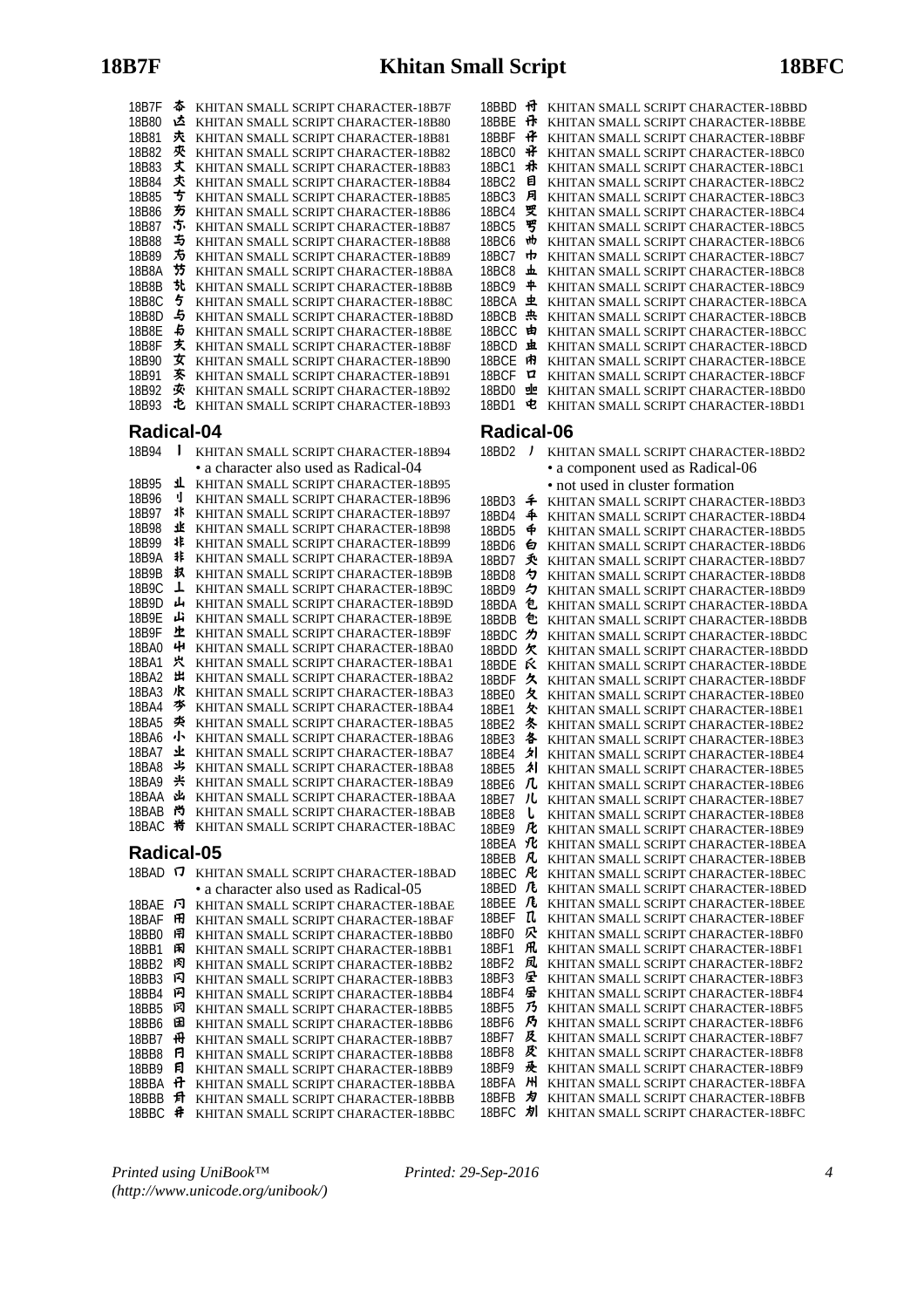| 18BFD<br>18BFE<br>18BFF<br>18C00<br>18C01 | 九<br>丸<br>九<br>九<br>卆 | KHITAN SMALL SCRIPT CHARACTER-18BFD<br>KHITAN SMALL SCRIPT CHARACTER-18BFE<br>KHITAN SMALL SCRIPT CHARACTER-18BFF<br>KHITAN SMALL SCRIPT CHARACTER-18C00<br>KHITAN SMALL SCRIPT CHARACTER-18C01 |
|-------------------------------------------|-----------------------|-------------------------------------------------------------------------------------------------------------------------------------------------------------------------------------------------|
| Radical-07                                |                       |                                                                                                                                                                                                 |
|                                           |                       |                                                                                                                                                                                                 |
| 18C02                                     |                       | KHITAN SMALL SCRIPT CHARACTER-18C02                                                                                                                                                             |
|                                           |                       | • a component used as Radical-07                                                                                                                                                                |
|                                           |                       | • not used in cluster formation                                                                                                                                                                 |
| 18C03                                     | 午                     | KHITAN SMALL SCRIPT CHARACTER-18C03                                                                                                                                                             |
| 18C04<br><b>18C05</b>                     | 玍<br>生                | KHITAN SMALL SCRIPT CHARACTER-18C04<br>KHITAN SMALL SCRIPT CHARACTER-18C05                                                                                                                      |
| 18C06                                     | 乐                     | KHITAN SMALL SCRIPT CHARACTER-18C06                                                                                                                                                             |
| 18C07                                     | 攵                     | KHITAN SMALL SCRIPT CHARACTER-18C07                                                                                                                                                             |
| <b>18C08</b>                              | 兔                     | KHITAN SMALL SCRIPT CHARACTER-18C08                                                                                                                                                             |
| 18C09                                     | 万                     | KHITAN SMALL SCRIPT CHARACTER-18C09                                                                                                                                                             |
| 18C0A                                     | 氕                     | KHITAN SMALL SCRIPT CHARACTER-18C0A                                                                                                                                                             |
| 18C0B                                     | 匇                     | KHITAN SMALL SCRIPT CHARACTER-18C0B                                                                                                                                                             |
| 18C0C                                     | 步                     | KHITAN SMALL SCRIPT CHARACTER-18C0C                                                                                                                                                             |
| 18C0D                                     | 先                     | KHITAN SMALL SCRIPT CHARACTER-18C0D                                                                                                                                                             |
| <b>18C0E</b>                              | 矢                     | KHITAN SMALL SCRIPT CHARACTER-18C0E                                                                                                                                                             |
| <b>18C0F</b>                              | 矢                     | KHITAN SMALL SCRIPT CHARACTER-18C0F                                                                                                                                                             |
| 18C10                                     | 煲                     | KHITAN SMALL SCRIPT CHARACTER-18C10                                                                                                                                                             |
| 18C11                                     | 矢<br>殳                | KHITAN SMALL SCRIPT CHARACTER-18C11                                                                                                                                                             |
| 18C12<br>18C13                            | 夊                     | KHITAN SMALL SCRIPT CHARACTER-18C12<br>KHITAN SMALL SCRIPT CHARACTER-18C13                                                                                                                      |
| 18C14                                     | 尓                     | KHITAN SMALL SCRIPT CHARACTER-18C14                                                                                                                                                             |
|                                           |                       |                                                                                                                                                                                                 |
| Radical-08                                |                       |                                                                                                                                                                                                 |
| 18C15                                     | 1                     | KHITAN SMALL SCRIPT CHARACTER-18C15                                                                                                                                                             |
|                                           |                       | • a component used as Radical-08                                                                                                                                                                |
|                                           |                       | • not used in cluster formation                                                                                                                                                                 |
| 18C16                                     | 行                     | KHITAN SMALL SCRIPT CHARACTER-18C16                                                                                                                                                             |
| 18C17                                     | 伏                     | KHITAN SMALL SCRIPT CHARACTER-18C17                                                                                                                                                             |
| 18C18                                     | 伏                     | KHITAN SMALL SCRIPT CHARACTER-18C18                                                                                                                                                             |
| 18C19                                     | 仕                     | KHITAN SMALL SCRIPT CHARACTER-18C19                                                                                                                                                             |
| 18C1A                                     | 仕                     | KHITAN SMALL SCRIPT CHARACTER-18C1A                                                                                                                                                             |
| 18C1B                                     | 付                     | KHITAN SMALL SCRIPT CHARACTER-18C1B                                                                                                                                                             |
| 18C1C<br>18C1D                            | 仹<br>伕                | KHITAN SMALL SCRIPT CHARACTER-18C1C                                                                                                                                                             |
| 18C1E                                     | 仅                     | KHITAN SMALL SCRIPT CHARACTER-18C1D<br>KHITAN SMALL SCRIPT CHARACTER-18C1E                                                                                                                      |
| 18C1F                                     | 13                    | KHITAN SMALL SCRIPT CHARACTER-18C1F                                                                                                                                                             |
| 18C20                                     | 13                    | KHITAN SMALL SCRIPT CHARACTER-18C20                                                                                                                                                             |
| 18C21                                     | 仅                     | KHITAN SMALL SCRIPT CHARACTER-18C21                                                                                                                                                             |
| 18C22                                     | 伋                     | KHITAN SMALL SCRIPT CHARACTER-18C22                                                                                                                                                             |
| 18C23                                     | 伇                     | KHITAN SMALL SCRIPT CHARACTER-18C23                                                                                                                                                             |
| 18C24                                     | 仉                     | KHITAN SMALL SCRIPT CHARACTER-18C24                                                                                                                                                             |
| 18C25                                     | 仍                     | KHITAN SMALL SCRIPT CHARACTER-18C25                                                                                                                                                             |
| 18C26                                     | 化                     | KHITAN SMALL SCRIPT CHARACTER-18C26                                                                                                                                                             |
| 18C27                                     | 化                     | KHITAN SMALL SCRIPT CHARACTER-18C27                                                                                                                                                             |
| 18C28                                     | 化                     | KHITAN SMALL SCRIPT CHARACTER-18C28                                                                                                                                                             |
| 18C29<br>18C2A                            | 17<br>佃               | KHITAN SMALL SCRIPT CHARACTER-18C29<br>KHITAN SMALL SCRIPT CHARACTER-18C2A                                                                                                                      |
|                                           |                       |                                                                                                                                                                                                 |
| Radical-09                                |                       |                                                                                                                                                                                                 |
|                                           |                       | 18C2B A KHITAN SMALL SCRIPT CHARACTER-18C2B                                                                                                                                                     |
|                                           |                       | · a character also used as Radical-09                                                                                                                                                           |

|  | a viidiavioi anoo aova ao ixaarvar oo                                                                                                    |
|--|------------------------------------------------------------------------------------------------------------------------------------------|
|  | 18C2C 今 KHITAN SMALL SCRIPT CHARACTER-18C2C                                                                                              |
|  | $10000 \, \text{A}$ $\cdots$ $\cdots$ $\cdots$ $\cdots$ $\cdots$ $\cdots$ $\cdots$ $\cdots$ $\cdots$ $\cdots$ $\cdots$ $\cdots$ $\cdots$ |

- 18C2D 令 KHITAN SMALL SCRIPT CHARACTER-18C2D 18C2E 全 KHITAN SMALL SCRIPT CHARACTER-18C2E
- 18C2F  $\hat{\mathcal{N}}$  KHITAN SMALL SCRIPT CHARACTER-18C2F
- 18C30  $\hat{\textbf{A}}$  KHITAN SMALL SCRIPT CHARACTER-18C30
- 18C31  $\,\hat{\times}\,$  KHITAN SMALL SCRIPT CHARACTER-18C31

# **Radical-10**

| 18C32 |    | KHITAN SMALL SCRIPT CHARACTER-18C32 |
|-------|----|-------------------------------------|
|       |    | • a component used as Radical-10    |
|       |    | • not used in cluster formation     |
| 18C33 | £. | KHITAN SMALL SCRIPT CHARACTER-18C33 |
| 18C34 | 仑  | KHITAN SMALL SCRIPT CHARACTER-18C34 |
| 18C35 | 尘  | KHITAN SMALL SCRIPT CHARACTER-18C35 |
| 18C36 | 尖  | KHITAN SMALL SCRIPT CHARACTER-18C36 |
| 18C37 | 全  | KHITAN SMALL SCRIPT CHARACTER-18C37 |
| 18C38 | 亽  | KHITAN SMALL SCRIPT CHARACTER-18C38 |
| 18C39 | 尘  | KHITAN SMALL SCRIPT CHARACTER-18C39 |
|       |    | KHITAN SMALL SCRIPT CHARACTER-18C3A |

### **Radical-11**

| wuundu       |   |                                     |
|--------------|---|-------------------------------------|
| 18C3B        |   | KHITAN SMALL SCRIPT CHARACTER-18C3B |
|              |   | • a component used as Radical-11    |
|              |   | • not used in cluster formation     |
| 18C3C        | 仐 | KHITAN SMALL SCRIPT CHARACTER-18C3C |
| 18C3D        | 全 | KHITAN SMALL SCRIPT CHARACTER-18C3D |
| 18C3E        | 余 | KHITAN SMALL SCRIPT CHARACTER-18C3E |
| 18C3F        | 今 | KHITAN SMALL SCRIPT CHARACTER-18C3F |
| 18C40        | 分 | KHITAN SMALL SCRIPT CHARACTER-18C40 |
| 18C41        | 仌 | KHITAN SMALL SCRIPT CHARACTER-18C41 |
| 18C42        | 소 | KHITAN SMALL SCRIPT CHARACTER-18C42 |
| 18C43        | 쇼 | KHITAN SMALL SCRIPT CHARACTER-18C43 |
| 18C44        | 쇼 | KHITAN SMALL SCRIPT CHARACTER-18C44 |
| 18C45        | 쇼 | KHITAN SMALL SCRIPT CHARACTER-18C45 |
| 18C46        | 伞 | KHITAN SMALL SCRIPT CHARACTER-18C46 |
| 18C47        | 氽 | KHITAN SMALL SCRIPT CHARACTER-18C47 |
| <b>18C48</b> | 仒 | KHITAN SMALL SCRIPT CHARACTER-18C48 |
| 18C49        | 屮 | KHITAN SMALL SCRIPT CHARACTER-18C49 |
| 18C4A        | 业 | KHITAN SMALL SCRIPT CHARACTER-18C4A |
| 18C4B        | 火 | KHITAN SMALL SCRIPT CHARACTER-18C4B |
| 18C4C        | 忩 | KHITAN SMALL SCRIPT CHARACTER-18C4C |
| 18C4D        | 忩 | KHITAN SMALL SCRIPT CHARACTER-18C4D |
| <b>18C4E</b> | 挙 | KHITAN SMALL SCRIPT CHARACTER-18C4E |
| 18C4F        | 尖 | KHITAN SMALL SCRIPT CHARACTER-18C4F |
| <b>18C50</b> | 类 | KHITAN SMALL SCRIPT CHARACTER-18C50 |

## **Radical-12**

| 18C51             | X. | KHITAN SMALL SCRIPT CHARACTER-18C51   |
|-------------------|----|---------------------------------------|
|                   |    | • a character also used as Radical-12 |
| 18 <sub>C52</sub> | 亽  | KHITAN SMALL SCRIPT CHARACTER-18C52   |
| 18C53             | 氺  | KHITAN SMALL SCRIPT CHARACTER-18C53   |
| <b>18C54</b>      | 圣  | KHITAN SMALL SCRIPT CHARACTER-18C54   |
| <b>18C55</b>      | 亽  | KHITAN SMALL SCRIPT CHARACTER-18C55   |
| 18C56             | x  | KHITAN SMALL SCRIPT CHARACTER-18C56   |
| Radical-13        |    |                                       |
| <b>18C57</b>      |    | KHITAN SMALL SCRIPT CHARACTER-18C57   |
|                   |    | • a component used as Radical-13      |
|                   |    | • not used in cluster formation       |
| <b>18C58</b>      | 文  | KHITAN SMALL SCRIPT CHARACTER-18C58   |
| 18C59             | 交  | KHITAN SMALL SCRIPT CHARACTER-18C59   |
| 18C5A             | İ  | KHITAN SMALL SCRIPT CHARACTER-18C5A   |
|                   |    |                                       |

- 18C5B KHITAN SMALL SCRIPT CHARACTER-18C5B 18C5C 戈 KHITAN SMALL SCRIPT CHARACTER-18C5C 18C5D  $\lambda$  KHITAN SMALL SCRIPT CHARACTER-18C5D 18C5E 穴 KHITAN SMALL SCRIPT CHARACTER-18C5E 18C5F  $\text{th}$  KHITAN SMALL SCRIPT CHARACTER-18C5F 18C60  $\hbar$  KHITAN SMALL SCRIPT CHARACTER-18C60 18C61  $\rightarrow$  KHITAN SMALL SCRIPT CHARACTER-18C61 KHITAN SMALL SCRIPT CHARACTER-18C61 18C62 <sup>1</sup> KHITAN SMALL SCRIPT CHARACTER-18C62 18C63 KHITAN SMALL SCRIPT CHARACTER-18C63
- 18C64 3 KHITAN SMALL SCRIPT CHARACTER-18C64
- 18C65 **H** KHITAN SMALL SCRIPT CHARACTER-18C65
- 18C66 KHITAN SMALL SCRIPT CHARACTER-18C66

*Printed using UniBook™ (http://www.unicode.org/unibook/)*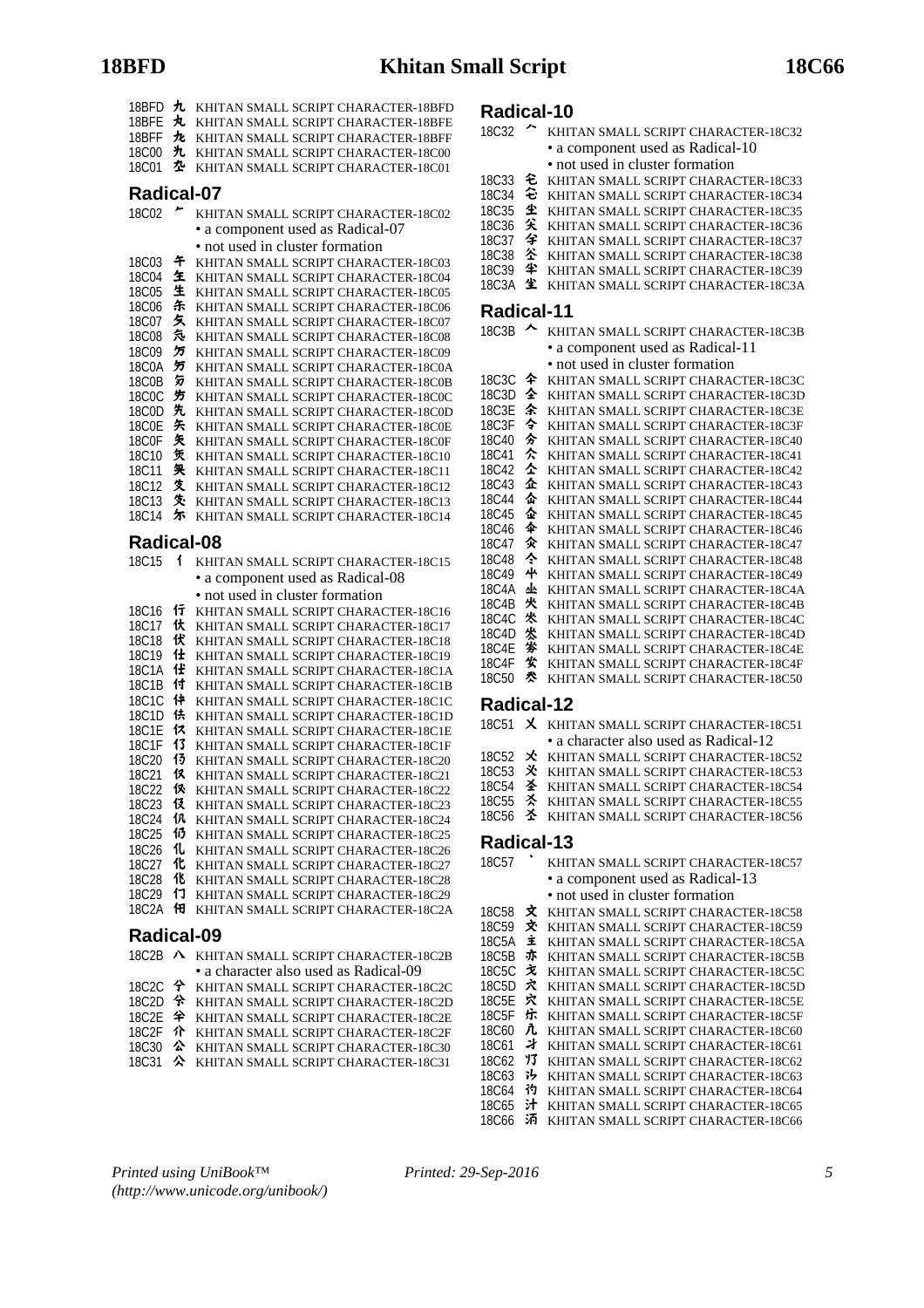| 18C67                 | 汝        | KHITAN SMALL SCRIPT CHARACTER-18C67                                        |
|-----------------------|----------|----------------------------------------------------------------------------|
| 18C68                 | 洦        | KHITAN SMALL SCRIPT CHARACTER-18C68                                        |
| <b>18C69</b>          | 为        | KHITAN SMALL SCRIPT CHARACTER-18C69                                        |
|                       |          |                                                                            |
| Radical-14            |          |                                                                            |
| 18C6A                 |          | KHITAN SMALL SCRIPT CHARACTER-18C6A                                        |
|                       |          | • a component used as Radical-14                                           |
|                       |          | • not used in cluster formation                                            |
| 18C6B                 | 关        | KHITAN SMALL SCRIPT CHARACTER-18C6B                                        |
| 18C6C                 | X        | KHITAN SMALL SCRIPT CHARACTER-18C6C                                        |
| 18C6D                 | 苶        | KHITAN SMALL SCRIPT CHARACTER-18C6D                                        |
| 18C6E                 | 肖        | KHITAN SMALL SCRIPT CHARACTER-18C6E                                        |
| 18C6F                 | 畄        | KHITAN SMALL SCRIPT CHARACTER-18C6F                                        |
| 18C70                 | 曽        | KHITAN SMALL SCRIPT CHARACTER-18C70                                        |
| 18C71                 | 火        | KHITAN SMALL SCRIPT CHARACTER-18C71                                        |
| 18C72                 | 氺        | KHITAN SMALL SCRIPT CHARACTER-18C72                                        |
| 18C73                 | 氺        | KHITAN SMALL SCRIPT CHARACTER-18C73                                        |
| 18C74                 | 氺        | KHITAN SMALL SCRIPT CHARACTER-18C74                                        |
| 18C75                 | 务        | KHITAN SMALL SCRIPT CHARACTER-18C75                                        |
| 18C76                 | 氺        | KHITAN SMALL SCRIPT CHARACTER-18C76                                        |
| 18C77                 | 氺        | KHITAN SMALL SCRIPT CHARACTER-18C77                                        |
| 18C78                 | 氺        | KHITAN SMALL SCRIPT CHARACTER-18C78                                        |
| 18C79                 | 脊        | KHITAN SMALL SCRIPT CHARACTER-18C79                                        |
| 18C7A                 | 呇        | KHITAN SMALL SCRIPT CHARACTER-18C7A                                        |
| 18C7B                 | κ        | KHITAN SMALL SCRIPT CHARACTER-18C7B                                        |
| 18C7C                 | 米        | KHITAN SMALL SCRIPT CHARACTER-18C7C                                        |
| 18C7D                 | 半<br>羔   | KHITAN SMALL SCRIPT CHARACTER-18C7D                                        |
| 18C7E                 | 当        | KHITAN SMALL SCRIPT CHARACTER-18C7E                                        |
| 18C7F<br><b>18C80</b> | ザ        | KHITAN SMALL SCRIPT CHARACTER-18C7F                                        |
| 18C81                 | 米        | KHITAN SMALL SCRIPT CHARACTER-18C80<br>KHITAN SMALL SCRIPT CHARACTER-18C81 |
| <b>18C82</b>          | 米        | KHITAN SMALL SCRIPT CHARACTER-18C82                                        |
| 18C83                 | 犬        | KHITAN SMALL SCRIPT CHARACTER-18C83                                        |
| 18C84                 | 芇        | KHITAN SMALL SCRIPT CHARACTER-18C84                                        |
| <b>18C85</b>          | w        | KHITAN SMALL SCRIPT CHARACTER-18C85                                        |
|                       |          |                                                                            |
|                       |          |                                                                            |
|                       |          |                                                                            |
|                       |          | Radical-15                                                                 |
| <b>18C86</b>          |          | KHITAN SMALL SCRIPT CHARACTER-18C86                                        |
|                       |          | • a component used as Radical-15                                           |
|                       |          | • not used in cluster formation                                            |
| 18C87                 | 天        | KHITAN SMALL SCRIPT CHARACTER-18C87                                        |
| 18C88                 | 平        | KHITAN SMALL SCRIPT CHARACTER-18C88                                        |
| 18C89                 | 乐        | KHITAN SMALL SCRIPT CHARACTER-18C89                                        |
| 18C8A                 | 乇        | KHITAN SMALL SCRIPT CHARACTER-18C8A                                        |
| 18C8B                 | 乇        | KHITAN SMALL SCRIPT CHARACTER-18C8B                                        |
| 18C8C                 | 芁        | KHITAN SMALL SCRIPT CHARACTER-18C8C                                        |
| 18C8D                 | 兄        | KHITAN SMALL SCRIPT CHARACTER-18C8D                                        |
| <b>18C8E</b>          | 穴        | KHITAN SMALL SCRIPT CHARACTER-18C8E                                        |
| <b>18C8F</b>          | 又        | KHITAN SMALL SCRIPT CHARACTER-18C8F                                        |
| 18C90                 | 圣        | KHITAN SMALL SCRIPT CHARACTER-18C90                                        |
| 18C91                 | 甬        | KHITAN SMALL SCRIPT CHARACTER-18C91                                        |
| 18C92                 | 马        | KHITAN SMALL SCRIPT CHARACTER-18C92                                        |
| 18C93                 | £        | KHITAN SMALL SCRIPT CHARACTER-18C93                                        |
| Radical-16            |          |                                                                            |
| <b>18C94</b>          |          | KHITAN SMALL SCRIPT CHARACTER-18C94                                        |
|                       |          |                                                                            |
|                       |          | · a component used as Radical-16                                           |
|                       |          | · not used in cluster formation                                            |
| 18C95                 | 穴        | KHITAN SMALL SCRIPT CHARACTER-18C95                                        |
| 18C96                 | ¥        | KHITAN SMALL SCRIPT CHARACTER-18C96                                        |
| 18C97                 | ऱ<br>求   | KHITAN SMALL SCRIPT CHARACTER-18C97                                        |
| 18C98<br>18C99        | <b>*</b> | KHITAN SMALL SCRIPT CHARACTER-18C98                                        |
| 18C9A                 | ≭        | KHITAN SMALL SCRIPT CHARACTER-18C99<br>KHITAN SMALL SCRIPT CHARACTER-18C9A |
| 18C9B                 | 夬        | KHITAN SMALL SCRIPT CHARACTER-18C9B                                        |

## 18C9D **1** KHITAN SMALL SCRIPT CHARACTER-18C9D

**Radical-17**

| ↗<br>18C9E                             | KHITAN SMALL SCRIPT CHARACTER-18C9E                                        |
|----------------------------------------|----------------------------------------------------------------------------|
|                                        | · a component used as Radical-17                                           |
| 奀<br>18C9F                             | · not used in cluster formation<br>KHITAN SMALL SCRIPT CHARACTER-18C9F     |
| 玉<br><b>18CA0</b>                      | KHITAN SMALL SCRIPT CHARACTER-18CA0                                        |
| ろ<br><b>18CA1</b>                      | KHITAN SMALL SCRIPT CHARACTER-18CA1                                        |
| 不<br>18CA2                             | KHITAN SMALL SCRIPT CHARACTER-18CA2                                        |
| 狜<br>18CA3                             | KHITAN SMALL SCRIPT CHARACTER-18CA3                                        |
| ゑ<br>18CA4                             | KHITAN SMALL SCRIPT CHARACTER-18CA4                                        |
| 又<br>18CA5<br>叉<br><b>18CA6</b>        | KHITAN SMALL SCRIPT CHARACTER-18CA5<br>KHITAN SMALL SCRIPT CHARACTER-18CA6 |
| 圣<br>18CA7                             | KHITAN SMALL SCRIPT CHARACTER-18CA7                                        |
| 圣<br><b>18CA8</b>                      | KHITAN SMALL SCRIPT CHARACTER-18CA8                                        |
| 睿<br>18CA9                             | KHITAN SMALL SCRIPT CHARACTER-18CA9                                        |
| F<br>18CAA                             | KHITAN SMALL SCRIPT CHARACTER-18CAA                                        |
| л<br>18CAB                             | KHITAN SMALL SCRIPT CHARACTER-18CAB                                        |
| 刃<br>18CAC<br>习<br>18CAD               | KHITAN SMALL SCRIPT CHARACTER-18CAC<br>KHITAN SMALL SCRIPT CHARACTER-18CAD |
| カ<br>18CAE                             | KHITAN SMALL SCRIPT CHARACTER-18CAE                                        |
| 力<br>18CAF                             | KHITAN SMALL SCRIPT CHARACTER-18CAF                                        |
| 冇<br>18CB0                             | KHITAN SMALL SCRIPT CHARACTER-18CB0                                        |
| 厈<br>18CB1                             | KHITAN SMALL SCRIPT CHARACTER-18CB1                                        |
| 厈<br>18CB2                             | KHITAN SMALL SCRIPT CHARACTER-18CB2                                        |
| 屋<br>18CB3<br>入<br>18CB4               | KHITAN SMALL SCRIPT CHARACTER-18CB3                                        |
| 叉<br><b>18CB5</b>                      | KHITAN SMALL SCRIPT CHARACTER-18CB4<br>KHITAN SMALL SCRIPT CHARACTER-18CB5 |
| J<br>18CB6                             | KHITAN SMALL SCRIPT CHARACTER-18CB6                                        |
| 33<br>18CB7                            | KHITAN SMALL SCRIPT CHARACTER-18CB7                                        |
| 孑<br>18CB8                             | KHITAN SMALL SCRIPT CHARACTER-18CB8                                        |
| 乃<br>18CB9                             | KHITAN SMALL SCRIPT CHARACTER-18CB9                                        |
| 子<br>18CBA<br>引                        | KHITAN SMALL SCRIPT CHARACTER-18CBA                                        |
| 18CBB<br>玐<br>18CBC                    | KHITAN SMALL SCRIPT CHARACTER-18CBB<br>KHITAN SMALL SCRIPT CHARACTER-18CBC |
| 劧<br>18CBD                             | KHITAN SMALL SCRIPT CHARACTER-18CBD                                        |
| 犳<br>18CBE                             | KHITAN SMALL SCRIPT CHARACTER-18CBE                                        |
| ふ<br>18CBF                             | KHITAN SMALL SCRIPT CHARACTER-18CBF                                        |
| て<br><b>18CC0</b>                      | KHITAN SMALL SCRIPT CHARACTER-18CC0                                        |
| そ<br><b>18CC1</b><br>予<br><b>18CC2</b> | KHITAN SMALL SCRIPT CHARACTER-18CC1                                        |
| 쿤<br><b>18CC3</b>                      | KHITAN SMALL SCRIPT CHARACTER-18CC2<br>KHITAN SMALL SCRIPT CHARACTER-18CC3 |
| 굣<br><b>18CC4</b>                      | KHITAN SMALL SCRIPT CHARACTER-18CC4                                        |
| 고<br><b>18CC5</b>                      | KHITAN SMALL SCRIPT CHARACTER-18CC5                                        |
| 氼<br><b>18CC6</b>                      | KHITAN SMALL SCRIPT CHARACTER-18CC6                                        |
| 水<br>18CC7                             | KHITAN SMALL SCRIPT CHARACTER-18CC7                                        |
| 丠<br><b>18CC8</b><br>尕<br><b>18CC9</b> | KHITAN SMALL SCRIPT CHARACTER-18CC8<br>KHITAN SMALL SCRIPT CHARACTER-18CC9 |
|                                        |                                                                            |
| Radical-18                             |                                                                            |
| 18CCA $\leftarrow$                     | KHITAN SMALL SCRIPT CHARACTER-18CCA                                        |
|                                        | • a character also used as Radical-18                                      |
| 18CCB テ                                | KHITAN SMALL SCRIPT CHARACTER-18CCB                                        |
| 廾<br>18CCC<br>18CCD $\pm$              | KHITAN SMALL SCRIPT CHARACTER-18CCC<br>KHITAN SMALL SCRIPT CHARACTER-18CCD |
| 六<br>18CCE                             | KHITAN SMALL SCRIPT CHARACTER-18CCE                                        |
| 失<br>18CCF                             | KHITAN SMALL SCRIPT CHARACTER-18CCF                                        |
| 仧<br>18CD0                             | KHITAN SMALL SCRIPT CHARACTER-18CD0                                        |
| 朱<br>18CD1                             | KHITAN SMALL SCRIPT CHARACTER-18CD1                                        |
| 兮<br>18CD2                             | KHITAN SMALL SCRIPT CHARACTER-18CD2                                        |
| 与<br>18CD3<br>18CD4<br>久               | KHITAN SMALL SCRIPT CHARACTER-18CD3<br>KHITAN SMALL SCRIPT CHARACTER-18CD4 |
| <b>18CD5</b><br>5                      | KHITAN SMALL SCRIPT CHARACTER-18CD5                                        |
|                                        |                                                                            |

## **Radical-19**

|  | 18CD6 $\rightarrow$ KHITAN SMALL SCRIPT CHARACTER-18CD6 |
|--|---------------------------------------------------------|
|  | • a character also used as Radical-19                   |
|  | 18CD7 & KHITAN SMALL SCRIPT CHARACTER-18CD7             |

*Printed using UniBook™ (http://www.unicode.org/unibook/)*